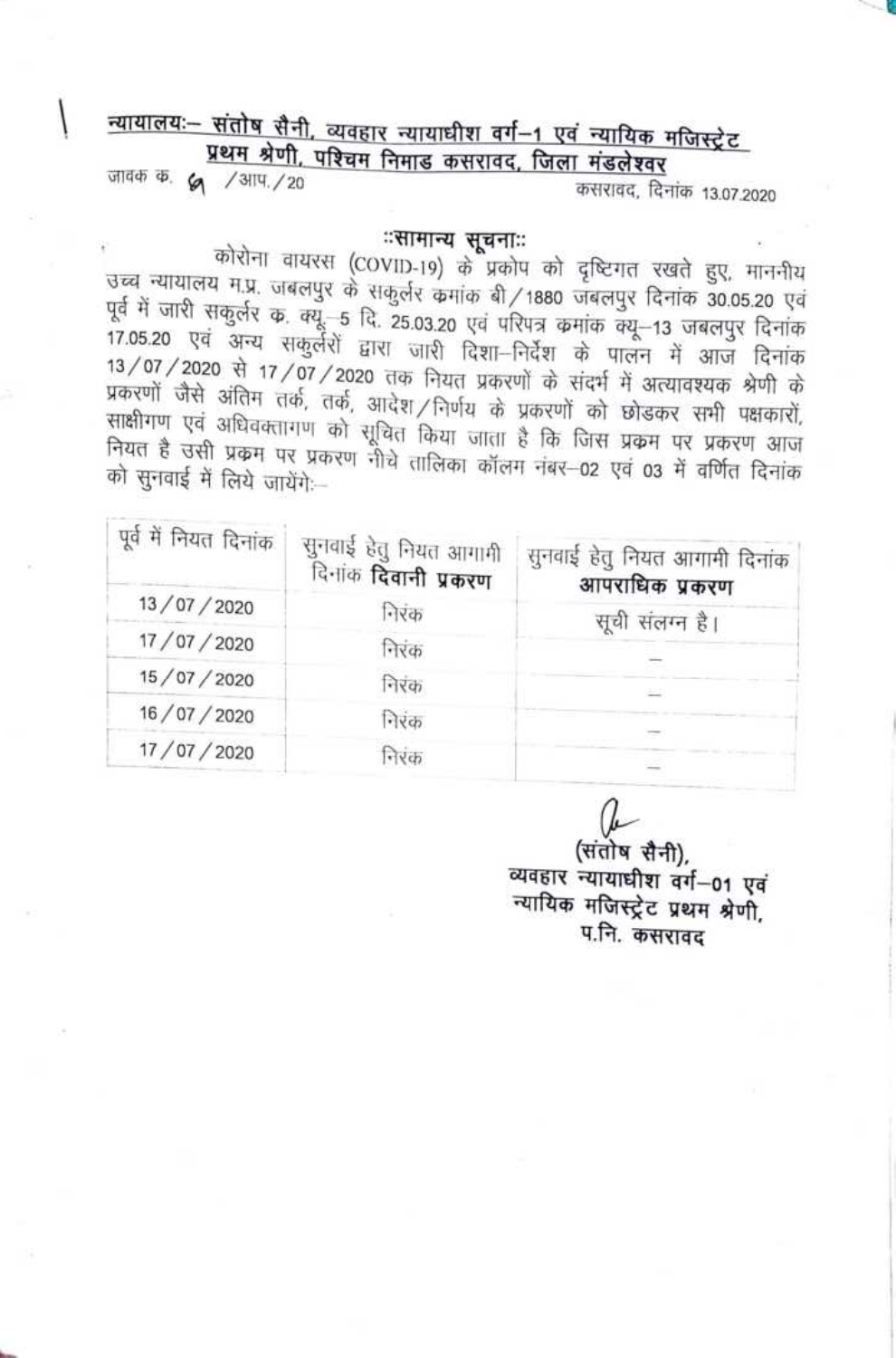| ٠<br>v<br>٠<br>٦ | п<br>٠<br>٦<br>s | ×<br>t, | œ<br>×<br>s |  |
|------------------|------------------|---------|-------------|--|

mar.

 $\kappa = 0$ 

|                         |                                               | सिविल कोर्ट कसरावद जिला मंडलेश्वर की अदालत में श्री संतोष सैनी व्यवहार न्यायाधीश वर्ग-एक |             |            |
|-------------------------|-----------------------------------------------|------------------------------------------------------------------------------------------|-------------|------------|
|                         |                                               |                                                                                          |             |            |
|                         | मामले २०२१                                    | <b>Criminal Pending Cases</b><br><u>न्हर</u> पार्टी का नाम                               | अगली तारीख  | पेशी सारीख |
| O CHARGE OF PRIVATE.    | आरसीटी/159/2017                               | स्टेट Vs टीपू व अन्य                                                                     | 13-07-2020  | 05-10-2020 |
|                         | आरसीटी/160/2017                               | स्टेट Vs जी, गांधी                                                                       | 13-07-2020  | 05-10-2020 |
| $\overline{\mathbf{c}}$ | आरसीटी/211/2017                               | स्टेट Vs प्रकाश भील                                                                      | 13-07-2020  | 05-10-2020 |
| 3                       | आरसीटी/292/2017                               | स्टेट Vs मनोज बारेला                                                                     | 13-07-2020  | 05-10-2020 |
| 4                       | आरसीटी/303/2017                               | स्टेट Vs संतोष उर्फ संजय साल्वे                                                          | 13-07-2020  | 05-10-2020 |
| 5                       | आरसीटी/350/2017                               | स्टेट आरबी केन्द्र बलकवाडा Vs शिवराम बुदेला                                              | 13-07-2020  | 05-10-2020 |
| 6                       | एसयुएम/375/2017                               | <sub>ि।</sub> स्टेट Vs वाहीद मुसलमान                                                     | 13-07-2020  | 05-10-2020 |
| 7                       | आरसीटी/402/2017                               | स्टेट Vs सुखदेव वर्मा<br>                                                                | 13-07-2020  | 05-10-2020 |
| 8                       | आरसीटी/407/2017                               | स्टेट Vs महेश कर्मा - - ----                                                             | 13-07-2020  | 05-10-2020 |
| 9                       | आरसीटी/454/2017                               |                                                                                          | 13-07-2020  | 05-10-2020 |
| 10                      | आरसीटी/496/2017                               | स्टेट Vs चेतराम भीलाला                                                                   | 13-07-2020  | 05-10-2020 |
| 11                      |                                               | स्टेट आरखी केन्द्र कसरावद Vs पंछी बलाइर्                                                 | 13-07-2020  | 05-10-2020 |
| 12                      | एसयुएम/628/2017                               | स्टेट Vs संजु भील                                                                        | 13-07-2020  | 05-10-2020 |
| 13                      | एसयुएम/629/2017<br>एससी एनआई <i>ए/3</i> /2018 | स्टेट Vs लालू भील                                                                        |             | 05-10-2020 |
| 14                      | आरसीटी/12/2018                                | किशन वर्मा Vs आरीफ शेख                                                                   | 13-07-2020  | 05-10-2020 |
| 15                      | आरसीटी/62/2018                                | स्टेट Vs देवेन्द्र पटेल                                                                  | 13-07-2020  | 05-10-2020 |
| 16 <sup>2</sup>         |                                               | स्टेट Vs प्यारसिंह भील                                                                   | 13-07-2020  | 05-10-2020 |
| $17 -$                  | आरसीटी/187/2019                               | लेख , 'डो इड्राइस्ट्राना कसरायद ,Vs, राघेराम वर्मा                                       | 13-07-2020  | 05-10-2020 |
| $18 -$                  | आरसीटी/332/2019                               | थाना कसरावद Vs अनिल वास्कले                                                              | 13-07-2020  |            |
| 19                      | यूएन सीआरा8/2020                              | बानो बी Vs मथुरालाल बलाई                                                                 | 13-07-2020  | 05-10-2020 |
| 20                      | यूएन सीआर/9/2020                              | -प्रवीण यादव Vs मुरारी यादव                                                              | 13-07-2020  | 05-10-2020 |
| 21                      | आरसीटी/59/2020                                | थाना कसरावद Vs नितेश साहू                                                                | 13-07-2020  | 25-07-2020 |
| 22                      | आरसीटी/99/2018                                | स्टेट Vs रईस मेवाती                                                                      | 14-07-2020- | 06-10-2020 |
| 23                      | आरसीटी/162/2018                               | स्टेट थाना कसरावद Vs सुनिल भीलाला                                                        | 14-07-2020  | 06-10-2020 |
| 24                      | आरसीटी/213/2018                               | स्टेट थाना बलकवाडा Vs राहुल धनगर                                                         | 14-07-2020  | 06-10-2020 |
| 25                      | आरसीटी/305/2018                               | स्टेट थाना कसरावद Vs बोदरसिंह भीलाला                                                     | 14-07-2020  | 06-10-2020 |
| 26                      | आरसीटी/316/2018                               | र्न्टेट थाना कसरावद Vs कालु चौहान                                                        | 14-07-2020  | 06-10-2020 |
| 27                      | आरसीटी/388/2018                               | स्टेट थाना कसरावद Vs अर्जुन बलाई                                                         | 14-07-2020  | 06-10-2020 |
| 28                      | आरसीटी/408/2018                               | ः  । थाना कसरावद Vs नत्थु भील                                                            | 14-07-2020  | 06-10-2020 |
| 29                      | आरसीटी/461/2018                               | थाना कसरावद Vs श्याम खेड़े                                                               | 14-07-2020- | 06-10-2020 |
| 30                      | आरसीटी/484/2018                               | थाना बलकवाडा Vs विजय कहार                                                                | 14-07-2020  | 06-10-2020 |
| 31                      | आरसीटी/507/2018                               | थाना बलकवाडा Vs नरेंद्र वितावले                                                          | 14-07-2020  | 06-10-2020 |
| 32                      | यूएन सीआर/1/2019                              | अब्दुल रहमान Vs राजेन्द्र सिरसाठ                                                         | 14-07-2020  | 06-10-2020 |
| 33                      | एससी एनआईए/24/2019                            | शरीफ खा Vs दिनेश कुमार खेडे                                                              | 14-07-2020  | 06-10-2020 |
| 34                      | एमजेसी आर/25/2019                             | कांतीबाई भील Vs समीर भील                                                                 | 14-07-2020  | 06-10-2020 |
| 35                      | एससी एनआईए/38/2019                            | भारत वर्मा Vs संतोष माली                                                                 | 14-07-2020  | 06-10-2020 |
| 36                      | एमजेसी आर/54/2019                             | राधिका Vs शुभम                                                                           | 14-07-2020  | 06-10-2020 |
| 37                      | एमजेसी आर/68/2019                             | कविता राजपुत Vs श्यामसिंह राजपुत                                                         | 14-07-2020  | 06-10-2020 |
| 38                      | आरसीटी/73/2019                                | थाना कसरावद Vs शुभम राजपूत                                                               | 14-07-2020  | 06-10-2020 |
|                         | आरसीटी/80/2019                                | थाना कसरावंद Vs दीपक पाटीदार                                                             | 14-07-2020  | 06-10-2020 |
| 39                      | आरसीटी/86/2019                                | क्न विभाग रेज Vs गंगाराम भील                                                             | 14-07-2020  | 06-10-2020 |
| 40                      | आरसीटी/88/2019                                | थाना बलकवाडा Vs राजू देशवाली                                                             | 14-07-2020  |            |
| 41                      | आरसीटी/90/2019                                | थाना कसरावद Vs सुरेश गोखले                                                               |             | 06-10-2020 |
| 42                      |                                               | सईद पिजारा Vs भुरीबाई                                                                    | 14-07-2020  | 06-10-2020 |
| 43                      | यूएन सीआर/13/2020                             | स्टेट Vs दिनेश गुर्जर                                                                    | 14-07-2020  | 06-10-2020 |
| 44                      | आरसीटी/100036/2016                            | थाना बलकवाडा Vs गोरेलाल भिलाला<br>ö                                                      | 15-07-2020  | 07-10-2020 |
| 45                      | आरसीटी/93/2019<br>आरसीटी/132/2019             | थाना कसरावद Vs फिरोज उर्फ कालू                                                           | 15-07-2020  | 07-10-2020 |

 $\frac{1}{2} \frac{d}{dt} \sum_{i=1}^n \frac{d}{dt} \frac{d}{dt} \frac{d}{dt} \frac{d}{dt} = \frac{1}{2} \sum_{i=1}^n \frac{d}{dt} \frac{d}{dt}$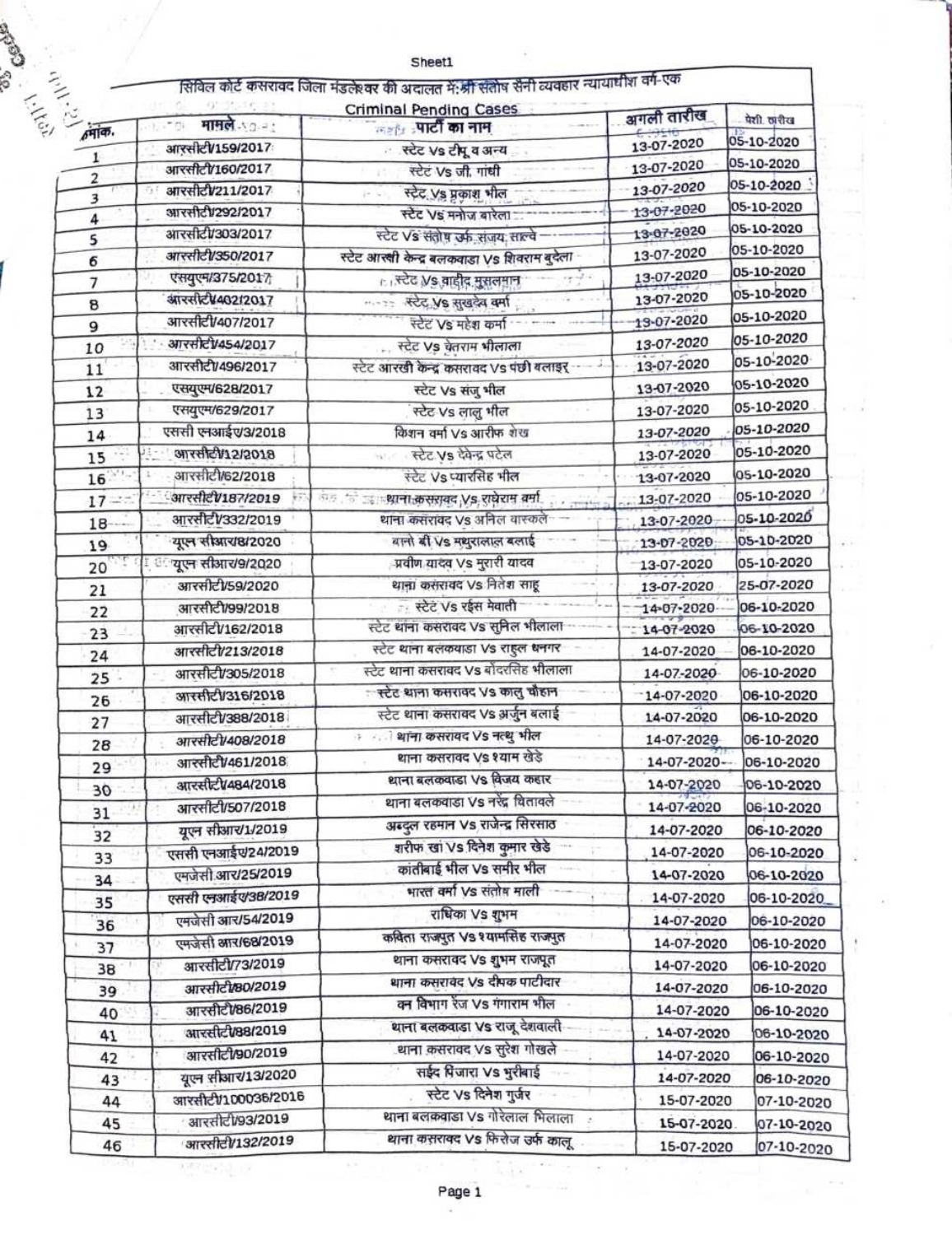|           |                     | 1.99.93<br>The operator of the state of the property the contract of the           |                                 |  |
|-----------|---------------------|------------------------------------------------------------------------------------|---------------------------------|--|
| 47        | आरसीटी/146/2019     |                                                                                    |                                 |  |
| 48        | आरसीटी/178/2019     | थाना कसरावद Vs हरिओम पटेल<br>थाना मेनगांव Vs विशाल चौहान                           | 15-07-2020<br>07-10-2020        |  |
| 49        | आरसीटी/183/2019     |                                                                                    | 15-07-2020<br>07-10-2020        |  |
| 50        | आरसीटी/229/2019     | थाना कसरावद Vs मनीष पाण्डे                                                         | 15-07-2020<br>07-10-2020        |  |
| 51        | आरसीटी/263/2019     | रूखसार मेवाती Vs मो. अमीन मेवाती                                                   | 15-07-2020<br>07-10-2020        |  |
| 52        | आरसीटी/426/2019     | थाना कुसरावद Vs अकरम मुसलमान                                                       | 15-07-2020.<br>07-10-2020       |  |
| 53        | आरसीटी/427/2019     | थाना कसरावद Vs मुकेश भील                                                           | 15-07-2020<br>28-07-2020        |  |
| 54        | आरसीटी/435/2019     | थाना करारावद Vs मुकेश भील                                                          | 15-07-2020<br>28-07-2020        |  |
| 55        | आरसीटी/446/2019 -   | शाना कसरावद Vs सुनील बलाई                                                          | 15-07-2020<br>07-10-2020        |  |
| 56        | आरसीटी/455/2019     | थानां कसरायद VS बंशी भील                                                           | 15-07-2020<br>07-10-2020        |  |
| 57        | आरसीटी/458/2019     | थाना कसरावद Vs देवा उर्क देवराम                                                    | 15-07-2020<br>28-07-2020        |  |
| $58 - 10$ | आरसीटी/457/2019     | थाना कसरावद Vs लटिया उर्फ घरमसिंह                                                  | 15-07-2020<br>28-07-2020        |  |
| 59        | आरसीटी/516/2019     | थाना कसरावद Vs देवा उर्फ देवराम                                                    | 15-07-2020                      |  |
| 60        | एसयुएम/760/2019     | शासन Vs बृहस्पति                                                                   | 28-07-2020<br>15-07-2020        |  |
| 61        | एससी एनआईए/14/2020  | थाना कसरावद Vs जितेन्द्र भील                                                       | 07-10-2020<br>15-07-2020        |  |
| 62        | एससी एनआईए/19/2020  | ग्रमीण बैंक शाखा निमरानी तर्फे शाखा प्रबंधक कसरावद Vs स                            | 07-10-2020                      |  |
| 63        | आरसीटी/33/2020      | .<br>प्र्ड मशीनरी स्टोर्स तर्फे महेश पाटीदार Vs बालाजी कंस्ट्रक्शन                 | 15-07-2020<br>07-10-2020        |  |
| 64        | : एसयुएम/74/2020    | थाना कसरावद Vs प्रताप भील                                                          | 15-07-2020<br>07-10-2020        |  |
| 65        |                     | शासन Vs रामसिंह                                                                    | 15-07-2020<br>07-10-2020        |  |
| 66        |                     | एससी एक्ज़ाईए 360077/2016 टीवार Vs प्रबंधक एवं बी एन डेयरी एपडे अलाईट लि. तर्फे जस | 15-07-2020<br>07-10-2020        |  |
| 67        | अस्सिटी/300408/2016 | स्टेट Vs दिनेश महेश्वरी ?                                                          | 16-07-2020<br>07-10-2020        |  |
| 68        | आरसीटी/202/2017     | मानसिंह Vs करण राजपुत                                                              | 16.07.2020<br>07-10-2020        |  |
| 69        | आरसीटी/478/2017     | स्टेट Vs अशोक चौहान                                                                | 16-07-2020<br>07-10-2020        |  |
| 70        | एससी एनआईए/16/2018  | स्टेट Vs मुकेश भील                                                                 | 16-07-2020<br>08-10-2020        |  |
| 71        | आरसीटी/64/2018      | हिस्दाराम पटेल Vs प्रतिक शर्मा                                                     | 16-07-2020<br>08-10-2020        |  |
| 72        | आरसीटी/397/2018     | स्टेट Vs गोपाल भील नन्म                                                            | $016 - 07 - 2020$<br>08-10-2020 |  |
| 73        | आरसीटी/79/2019      | स्टेट थाना बलकवाडा Vs म्नीब बलाई                                                   | 16-07-2020<br>08-10-2020        |  |
| 74        | आरसीटी/161/2019     | थाना कसरावद Vs त्रिलोक उर्फ तिलोक ठाकुर                                            | 16-07-2020<br>08-10-2020        |  |
| 75        | आरसीटी/204/2019     | थाना कसरावद Vs अरूण योगी                                                           | 16-07-2020<br>14-08-2020        |  |
| 76        | आरसीटी/302/2019'    | थाना कसरावद Vs शाहिद खान                                                           | 16-07-2020<br>08-10-2020        |  |
| 77        | आरसीटी/319/2019     | थाना कसरावद Vs जगदीश भिलाला                                                        | 16-07-2020<br>08-10-2020        |  |
| 78        | आरसीटी/386/2019     | गजानंद यादव Vs मधुरालाल यादव                                                       | 16-07-2020<br>08-10-2020        |  |
| 79        | आरसीटी/398/2019     | महेन्द्र यादव Vs विरेन्द्र यादव                                                    | 16-07-2020<br>08-10-2020        |  |
| 80        | आरसीटी/462/2019     | मथुरालाल अहीर Vs गजानंद अहीर                                                       | 1016-07-2020<br>08-10-2020      |  |
| 81        | आरसीटी/468/2019     | थाना कसरावद Vs राज भिलाला                                                          | 16-07-2020<br>08-10-2020        |  |
| 82        | आरसीटी/527/2019     | थाना कसरावद Vs संजय बलाई                                                           | 16-07-2020<br>08-10-2020        |  |
| 83        | एससी एनआईए/3/2020   | थाना कसरावद Vs अनिल बंजारा                                                         | 16-07-2020<br>08-10-2020        |  |
| 84        | यूएन सीआर/12/2020   | सुमित पाटीदार VS सिराज मसूरी                                                       | 16-07-2020<br>08-10-2020        |  |
| 85        | आरसीटी/20/2020      | यज्ञदत्त शर्मा Vs प्रशांत जैन                                                      | 16-07-2020<br>08-10-2020        |  |
| 86        | आरसीटी/100860/2015  | स्टेट Vs भीलू                                                                      | 16-07-2020<br>08-10-2020        |  |
| 87        | आरसीटी/101054/2015  | स्टेट Vs संतोष जायसवाल                                                             | 16-07-2020<br>08-10-2020        |  |
| 88        | आरसीटी/300150/2015  | स्टेट Vs दयाचंद                                                                    | 17-07-2020<br>08-10-2020        |  |
| 89        | आरसीटी/100098/2016  | स्टेट Vs प्रवीण                                                                    | 17-07-2020<br>08-10-2020        |  |
| 90        | आरसीटी/100207/2016  | स्टेट Vs कैलाश यादव                                                                | 17-07-2020<br>08-10-2020        |  |
| 91        | आरसीटी/300485/2016  | स्टेट Vs मयाराम                                                                    | 17-07-2020<br>09-10-2020        |  |
| 92        | आरसीटी/300535/2016  | स्टेट Vs दिनेश बारेला                                                              | 17-07-2020<br>09-10-2020        |  |
| 93        | आरसीटी/300551/2016  | स्टेट Vs महेश                                                                      | 17-07-2020<br>09-10-2020        |  |
| 94        | 3077                | <b>TCC Vs spm after</b>                                                            | 17-07-2020<br>$09 - 10 - 20$    |  |

आरसीटी/8/2017

एमजेसी आर/35/2017

94

 $95$ 

स्टेट Vs अवण भील

स्टेट Vs लखन मानकर

युवरीबाई भीलाला Vs सरदार भीलाला

09-10-2020

09-10-2020

09-10-2020

09-10-2020

17-07-2020

17-07-2020

17-07-2020